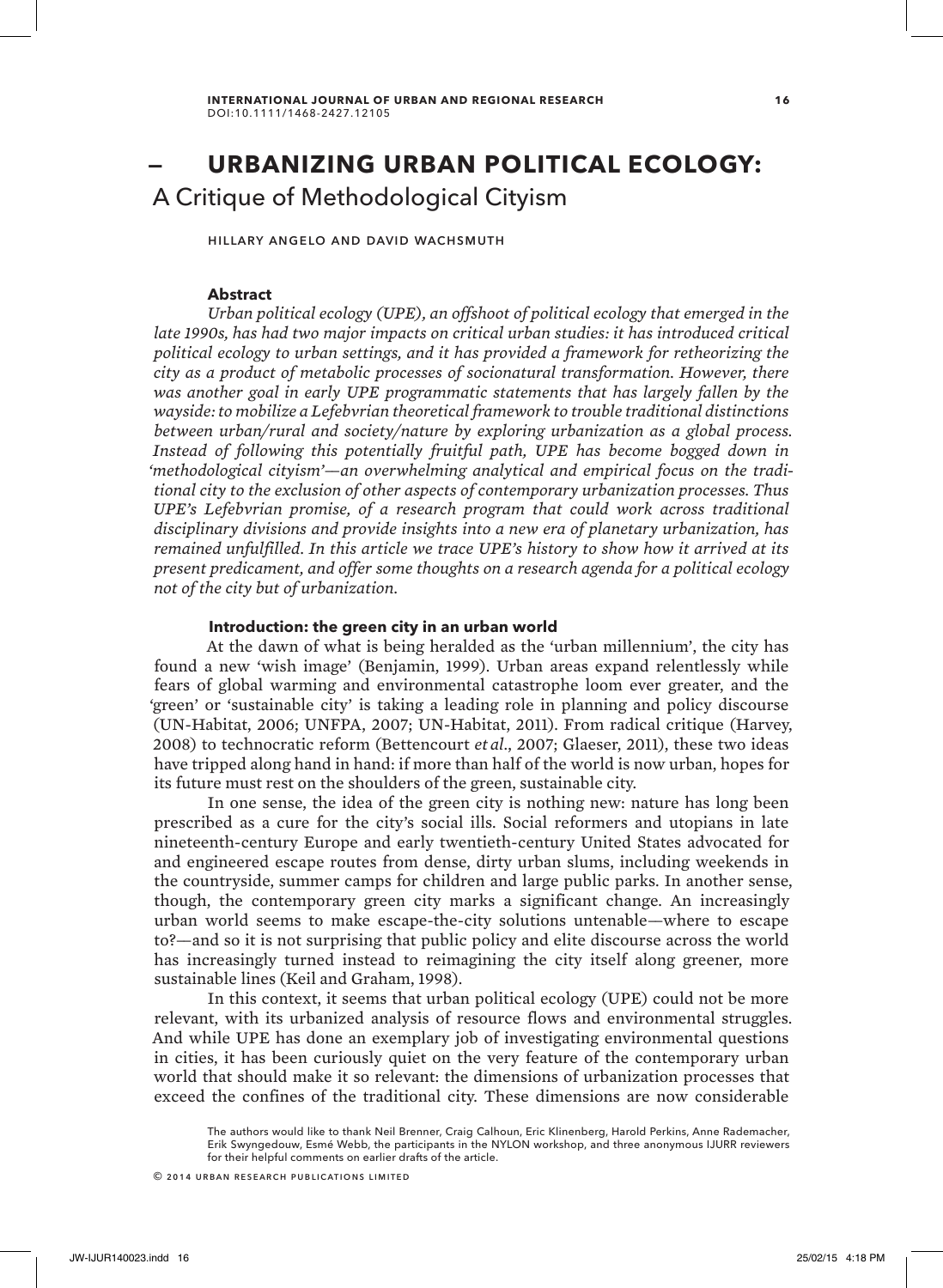indeed, as recent scholarship on 'planetary urbanization' (Brenner, 2013; Merrifield, 2013; Wachsmuth, 2014), 'worlding cities' (Simone, 2001; Roy, 2009; Roy and Ong, 2011) and the 'urban age' (UN-Habitat, 2006; Soja and Kanai, 2007; Burdett and Sudjic, 2008; Brenner and Schmid, 2014) all attest––even if there is as yet no consensus on the precise character and scope of these new dimensions.

What is the role of urban political ecology in these debates on an increasingly urban planet? If we take the pervasiveness of urban sustainability discourses in contemporary elite policy circuits and the popular imagination to imply a corresponding pervasiveness of socionature within planetary urban processes, then urban political ecology has the potential to be more than merely the study of nature in the city; it could contribute to a new theory of urbanization that simultaneously foregrounds nature as it deemphasizes cities per se. Indeed, as we discuss below, this was one of the goals of UPE's founding theorists, and a goal that is still attainable.

In this article we tell the story of UPE in the context of planetary urbanization–– its premises, its promise, and where it went off track––and argue that these earlier ambitions need to be more substantively integrated into current research in the field. We recount the history of UPE as a project both of introducing political ecology to the city and of reinterpreting urbanization along constitutively socionatural lines; develop a Lefebvrian critique of UPE's methodological cityism in its failure to live up to the second of these aspirations; and suggest how the field could reorient itself to being a political ecology of urbanization rather than a political ecology of cities.

# **The history: how political ecology came to the city**

Why did it take political ecology so long to come to the city? If we look at Blaikie and Brookfield's (1987: 17) classic definition of the field, after all, its urban dimension seems perfectly obvious in retrospect:

The phrase 'political ecology' combines the concerns of ecology and a broadly defined political economy. Together this encompasses the constantly shifting dialectic between society and land-based resources, and also within classes and groups within society itself.

Society, land use, class: it is not a stretch to see these as urban questions, particularly for readers of this journal. And the contributions to 'human ecology'––one of the two fields that are generally understood to have spawned political ecology–– of the Chicago-School urban sociologists are hardly insignificant. So it is perhaps because political ecology from its inception was understood by its practitioners to be above all concerned with the politics of environmental degradation and environmental rehabilitation (Paulson *et al*., 2003) that it was a presumptively non-urban field. The city, as the very antithesis of 'environment' in the popular and scholarly imaginations (Trepl, 1996), might feature political struggles over land use and resources, but it is a site where nature was understood to be already subjugated to society––where no rehabilitation was possible because there was no 'environment' left to be rehabilitated. In the present era of urban environmental crisis, what an unconvincing story this now appears. But how else should one explain this urban myopia?

One way or another, political ecology developed in happy indifference to the urban world, and by the 1990s it had become a robust research program focused mainly on the politics of land use in non-urban (and non-Western) spaces. Not that it had not undergone its own internal transformations, the most significant being a broadly poststructuralist reassessment of Blaikie and Brookfield's (1987: 17) 'dialectic between society and land-based resources'. Scholars such as Arturo Escobar (1999) and Richard Peet and Michael Watts (2000) drew on concepts such as hybridity and social construction to challenge above all the stable category of 'nature' that had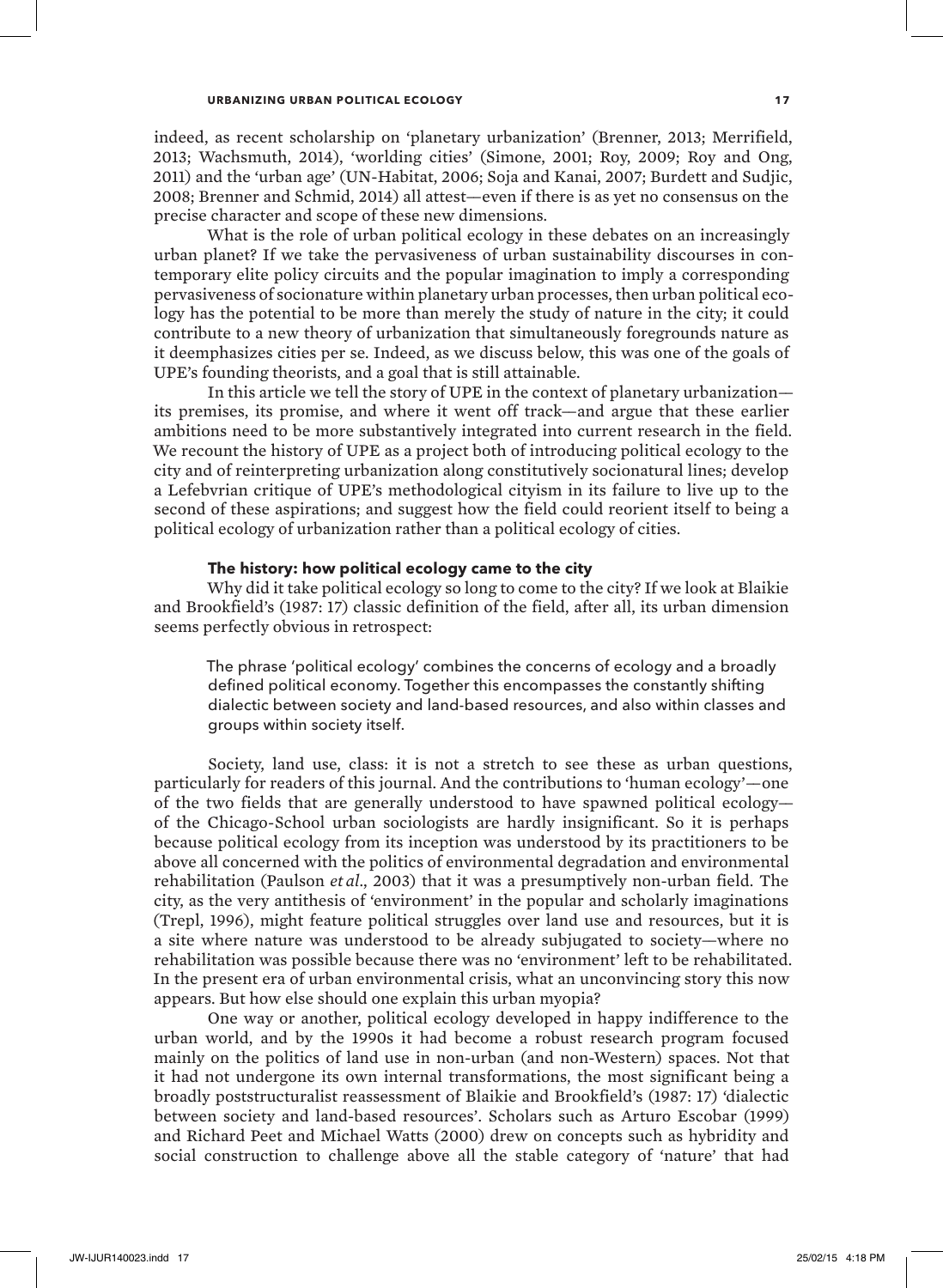underlain mainstream political ecology from the beginning. For Escobar, the result of this exercise was to redefine political ecology such that it no longer relied on the concept, but instead helped account for its ongoing social construction: 'Political ecology can be defined as the study of the manifold articulations of history and biology and the cultural mediations through which such articulations are necessarily established' (Escobar, 1999: 4). The result of this and other allied interventions was an approach that had much in common with actor-network theory, as Latour (2004) himself explored.

It was in the midst of this poststructuralist reassessment of political ecology that Erik Swyngedouw (1996) made his initial call for an *urban* political ecology. There were two sides to his argument: first, an attempt to reconcile the society/nature and material/discursive binaries at work in political ecology through a novel approach to hybridity that he termed 'socionature'; and secondly, a proposal to extend the reach of political ecology into urban studies, in particular through the medium of water. Both were achieved through a retheorization of urbanization as 'a political-ecological process with water as the entry point; water that embodies, simultaneously and inseparably, bio-chemical and physical properties, cultural and symbolic meanings, and socio-economic characteristics' (*ibid.*: 76). This argument dovetailed with David Harvey's influential contention that 'there is nothing *unnatural* about New York City' (Harvey, 1996b: 186; emphasis in original), to produce a surge of new critical research into the production of urban socionatures, much of which was organized under the banner of urban political ecology.

So, from the beginning, urban political ecology had two related goals: to bring the methodology of political ecology into urban settings to which it had hitherto not been applied, and to retheorize urbanization itself as a process of socionatural and not only social transformation. Roger Keil, another of the field's founders, further extended the ambition of this latter goal by suggesting that UPE was particularly well suited to meet the theoretical and empirical challenges posed by what Lefebvre (2003) called 'urban society'. In a 2003 review of the field's burgeoning literature, he argued that 'to speak now about UPE as central to urban studies in general may be interpreted as responding to Lefebvre's challenge to create an urban science for an urban world' (Keil, 2003: 728–29).

The urban intervention in political ecology was long overdue. For all political ecology's 1990s' success at analyzing society and nature integrally, by training its analytical lens almost exclusively on the countryside or wilderness, it unreflexively reproduced one of the most enduring facets of the society-nature opposition: its spatial mapping onto town and country, respectively (Wachsmuth, 2012). It is no coincidence, then, that Swyngedouw's (1996) first elaboration of the need for an urban political ecology was simultaneously his major contribution to rethinking the society-nature opposition in general, through the portmanteau of 'socionature'. The city was the great, uncharted frontier for analyzing the co-production of the social and the natural.

This frontier had remained uncharted not only in political ecology. As an intervention in critical urban studies, Swyngedouw's early work on socionature and the elaborations that followed within UPE accomplished two simultaneous 'denaturings'. They demolished what remained of the Chicago-School vision of cities as social worlds analogous to nature (obeying naturalized laws of development) and its blindness to the material ways in which nature, even in its most obvious green forms, was implicated in the production of these urban social worlds. Instead of seeing cities as social rather than natural, or urban injustice and inequality as natural rather than social, UPE made cities visible as political worlds, the politics of which are constitutively socionatural.

UPE helped bring to critical urban studies a new vision of the traditionally understood city: as a product of a global 'metabolic socio-environmental process that stretches from the immediate environment to the remotest corners of the globe'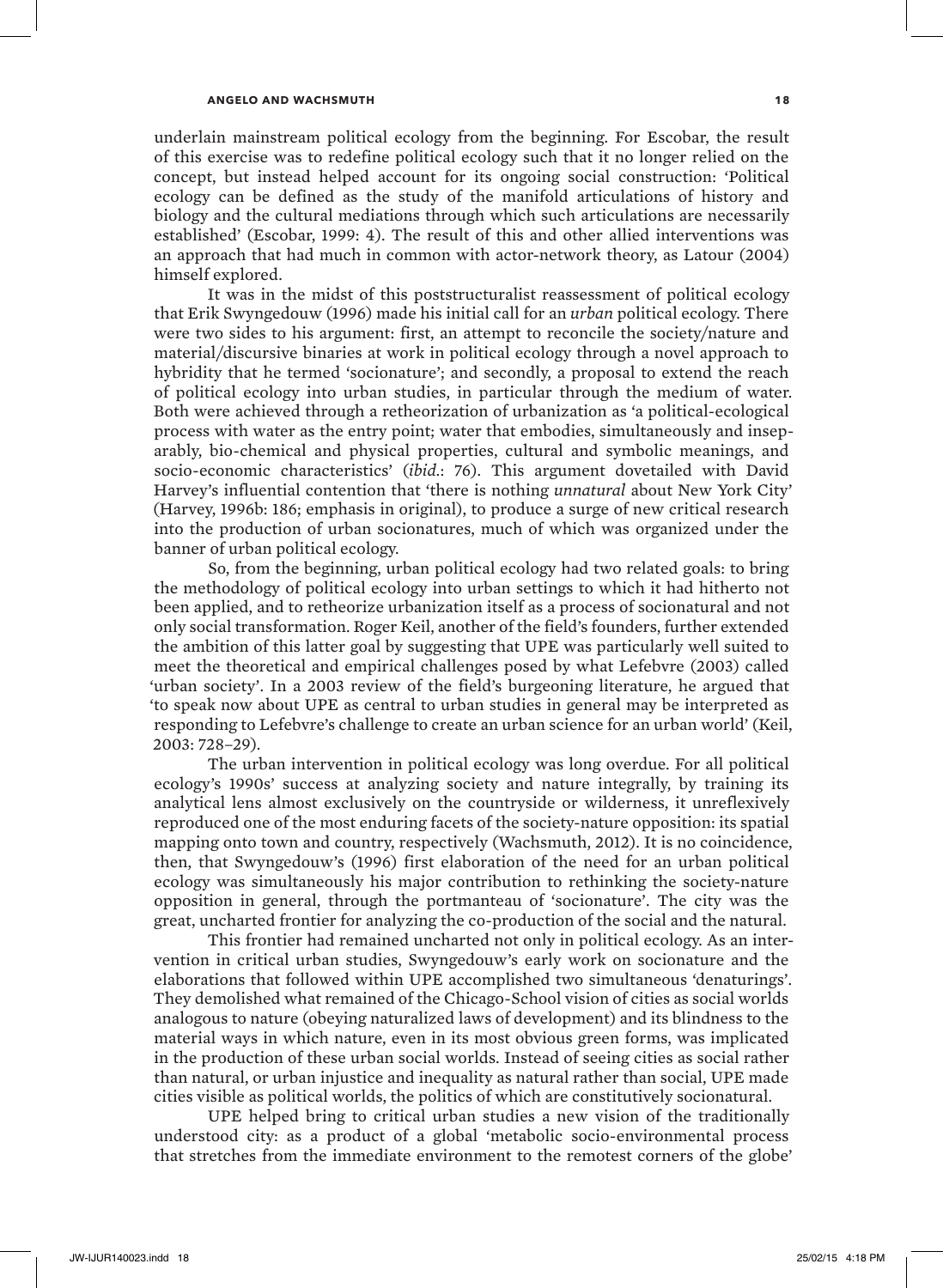(Heynen *et al*., 2006b: 5). It provided a lens through which to analyze both cities and things in cities as historical, material socionatural assemblages, and the transformation of nature in urban environments as bound up in broader processes of uneven development. Following Swyngedouw's (1996) programmatic statements, texts such as Matthew Gandy's (2003) *Concrete and Clay*, Maria Kaika's (2005) *City of Flows*, and the essays compiled in the edited volume *In the Nature of Cities* (Heynen *et al*., 2006a) each helped crystallize the socionatural city.

In tandem with the greater ontological clarity afforded by this image, conceptions of urban socionatures also helped open up new avenues for urban theory and politics. As urban social movements increasingly framed their battles in ecological terms––most notably through the language of environmental justice––and specters of environmental disaster haunted the urban imaginary (Davis, 1999), UPE provided a language through which radical urban theory and politics could forge alliances with these movements. Connecting society and nature under the heading 'urbanization' not only clarified urbanists' understanding of the production of urban built environments, but, crucially, also enabled the critical reframing of urban environmental problems in broader economic, social and historical contexts. The political payoff of UPE's analytical focus on the production of nature has thus been the insistence that, to address problems of nature in cities such as environmental injustice and pollution, interventions must be made at the level of the social order, contrary to what planners and theorists of the 1850s––and the present moment!––argued: that it was the 'nature of the city and not that of society that needed to change' (Kaika, 2005: 17). UPE's framework, particularly in its Marxist strands (Heynen, 2006), at once provided (1) shields against liberal, anti-urban ideologies that continue to rely on false dualisms such as town/country, urban/rural and nature/culture as prescriptions for social problems–– by preserving certain kinds of nature and providing access to it, or cleaning up dark, disorderly cities with planning interventions of the garden-city legacy; (2) arrows to penetrate and expose deep, structural economic and social injustices; and (3) language for cross-issue alliance building among social and environmental activists.

Based on early programmatic statements there has been a slow but steady uptake of research under the UPE rubric. Most subsequent work has filled in the analytical frame initially provided, with empirical case studies describing the production of urban socionatures or injustices of urban environmental conditions with increasing sophistication. One branch of recent literature in the family describes the processes of production of specific socionatural forms, often in relationship to the city as a whole (for example, Bunce and Desfor, 2007; Desfor and Vesalon, 2008; Cooke and Lewis, 2010). Another investigates the political economies of particular 'natural' resources, taking up questions of management, distribution and access by focusing on negative externalities, environmental justice and sustainability (for example, Domene and Saurí, 2007; Bickerstaff *et al*., 2009; Aylett, 2010). Work on neoliberal natures has begun to describe specific forms and patterns under different urban political economic regimes (for example, Heynen *et al*., 2007), while a few outliers include applications of UPE's framework to related theoretical issues (for example, Swyngedouw and Heynen, 2003; Neumann, 2009), settings––in particular suburbia and exurbs (Taylor, 2011)––and conceptions of politics (Swyngedouw, 2009).

## **Methodological cityism**

Yet, as we find the terrain of socionature and urban environmental injustice increasingly well mapped, it is hard not to notice that UPE's success has been rather one-sided. The above has shown that UPE's theorization of urbanization had two major ambitions: first, its socionatural moment, an explicit attempt to rethink urbanization as 'a social process of transforming and reconfiguring nature' (Swyngedouw, 2006: 35), and secondly, a Lefebvrian moment; as Keil (2003: 725) puts it, 'the realization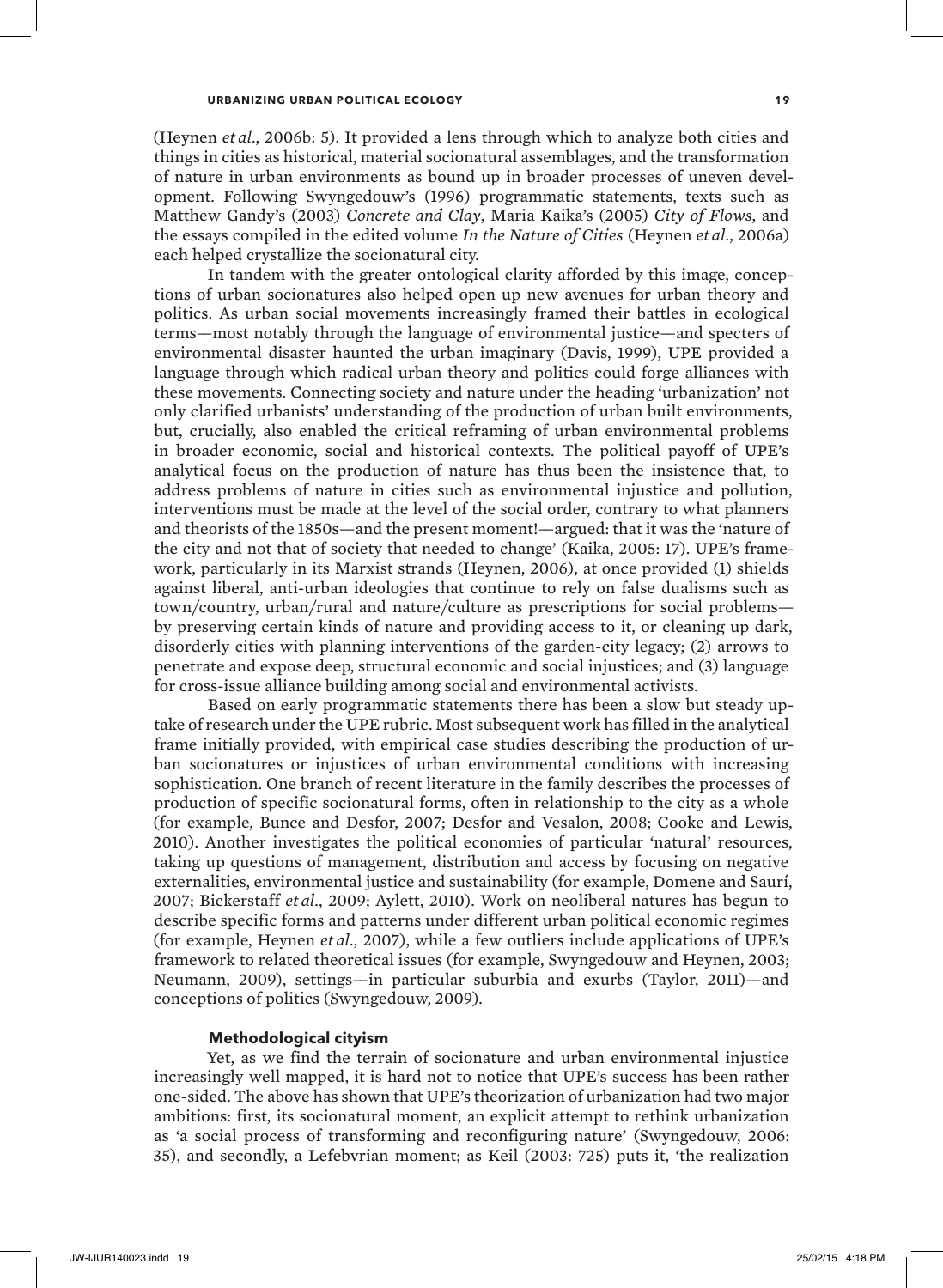that what we call "the urban" is a complex, multiscale and multidimensional process where the general and specific aspects of the human condition meet', and thus that the object of analysis in the study of contemporary urbanization must be 'urban society' rather than the city per se (see also Heynen *et al*., 2006b: 5). It is the first, socionatural moment that has been best elaborated theoretically and substantiated empirically: UPE has succeeded in bringing political ecology to the city. The Lefebvrian moment in its theorization of the urban, meanwhile, remains an ambition as yet unfulfilled.

But should we be surprised by this outcome? For all the early UPE texts' rhetorical appeals to a Lefebvrian conception of urbanization, the implications of such an understanding for the study of urban socionatures were rarely if ever substantively articulated, either theoretically or through the selection of empirical research sites. Beyond its banner statements, UPE did not systematically elaborate a distinctive concept of––or research program for––urbanization as a set of processes that are not reducible to the city. Suggestively, Swyngedouw himself uses the terms 'urbanization' and 'city' interchangeably, as if the former is simply the spread of the latter. In his initial formulation of the idea of urban political ecology he refers to the project on one page as 'the political ecology of the city' and on the next as 'the political ecology of the urbanization process' (Swyngedouw, 1996: 74–75). More recently he has asserted, '*Modern urbanization or the city* can be articulated as a process of geographically arranged socio-environmental metabolisms' (Swyngedouw, 2006: 35; emphasis added). Which is it: urbanization or the city? One is a process, the other a site that is one (but not the only) outcome of that process. Surely they are not the same thing.

Moreover, it is precisely the relationship between them––the city as a specific although variegated socionatural form and urbanization as a global socionatural process––which Lefebvre calls on us to re-evaluate, and which UPE seemed so well positioned to do. The early theorization of urban political ecology by Swyngedouw, echoed by Keil (2003), was not only an attempt to insert nature into the production of cities, but also an attempt to assert the centrality of urbanization to broader socionatural processes that political ecologists studied. Yet, not only has political ecology itself continued to stubbornly exclude the city from its analysis, but the bulk of empirical research in urban political ecology has been tethered exclusively to the city, in both its site selection and analytical framework. The global socionatural dimensions of urbanization that span city and countryside, and whose insufficient investigation was apparently one of the main motivations behind the research program in the first place, have, in practice, remained largely unexplored.

Thus we find actually-existing UPE guilty of methodological cityism. The city is its near-exclusive analytical lens for studying contemporary processes of urban social transformation that are not limited to the city. Here we build upon previous discussions of methodological nationalism (Agnew, 1994; Wimmer and Glick Schiller, 2002) and methodological localism (Brenner, 2009), while departing from the scalar analytic that motivates this scholarship. Methodological localism, for instance, refers to a privileging, an isolation and perhaps a naturalization of the local scale in situations where supralocal scales are also significant. By contrast, within urban political ecology in particular and urban studies in general, methodological cityism would refer to an analytical privileging, isolation and perhaps naturalization of the city in studies of urban processes where the non-city may also be significant.

Methodological cityism is rampant in UPE, where, in contrast to the more speculative pronouncements in self-consciously understood theoretical texts, the dominant implicit concept of urbanization in the literature to date is the city as an outcome of diverse socionatural processes. This theoretical and methodological frame then self-evidently offers up the city as its empirical research site. Though UPE understands the uneven production of urban environments––spatially, socionaturally, politically––as a global process, the uneven 'urban environments' that are produced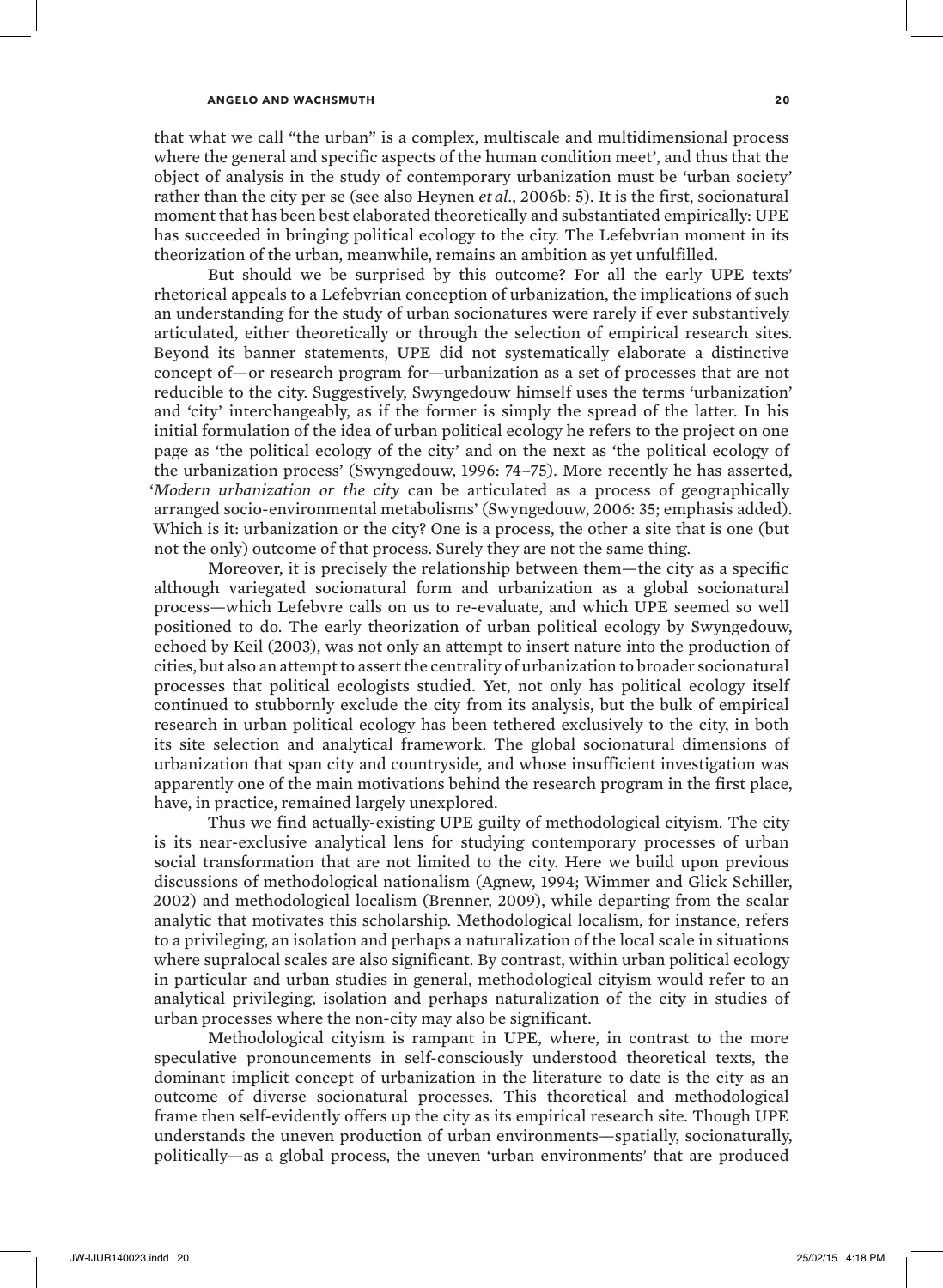continue to be understood as discrete, bounded cities, both in the strands of research that describe the production of urban socionatures and in those that focus on environmental injustice. To use the excellent edited volume *In the Nature of Cities* (Heynen *et al*., 2006a) as an example, the overwhelming majority of its case studies are analyses of the social production of nature within cities. Only one piece, David Pellow's (2006) connection of high-tech consumerism in Western cities to the environmental devastation that accompanies computer recycling operations in the global South, systematically takes up Keil's (2003: 725) call to investigate urbanization as a 'complex, multiscale and multidimensional process', by examining the different forms the urbanization process takes, or what effects it has, in different locations and at different scales.

While there is certainly nothing problematic per se about urban research being conducted in cities, when such research takes as its methodological premise the city as a site as opposed to urbanization as a process, the result is the failed Lefebvrian promise we have documented. Methodological cityism does not in this case entail an a priori or ontological denial of the non-city aspects of urban processes, but it has resulted in the absence of substantive engagement with them, and it has naturalized the city as the sole analytical terrain of urban analysis. Much as methodological nationalism incorporates an understanding of global political-economic processes into what remains a nationstate-centric analytic (Wimmer and Glick Schiller, 2002), methodological cityism here peaceably coexists with a sophisticated theoretical understanding of region-, nationor planet-spanning urbanization processes. And indeed, UPE's analyses of cities as products of global socionatural processes are unparalleled, as the march of empirical cases in its second generation (described above) demonstrates. With titles such as *An Urban Political Ecology of* \_\_\_, bridges, sewer systems and other city assemblages become illustrations of the relationship between the social and the natural, of transformation, circulation, distribution, and metabolism. But outside the city––silence.

Alternately, when UPE authors examine urban environmental injustice––not the production of parks and sewer systems, but who has access to them, who is left out, and who suffers––they have similarly, overwhelmingly, restricted themselves to the city (for example, Gandy, 2003; Sze, 2006). Some research is banging at the walls of this unnecessary box––Paul Robbins' (2007) work on lawns moves fluently between city, suburb and beyond, as does Keil's more recent work on global suburbanisms and exurban spaces (for example, Keil and Young, 2009). But still: is strip mining in the Appalachian mountains any less a case of urban environmental injustice than polluted rivers from sewage treatment plants in the Bronx? If it is, why? And if it isn't, why doesn't UPE study it?

An urban political ecology that moves beyond methodological cityism could answer such questions––and is in fact very well poised to do so––by investigating urbanization processes in their totality. William Cronon's *Nature's Metropolis* (1991), a study of the co-production of town and country in Chicago and its hinterland, is one example of this kind of investigation, albeit one that is less attentive to the questions of power and politics that motivate UPE; another similarly insightful contribution, and more politically attuned, is Henderson's study of the settling of California (1999). In fact, Cronon was an early inspiration to UPE. Swyngedouw (1996) approvingly cites Cronon, as does Kaika in *City of Flows* (2005). But the contrast on this point between *Nature's Metropolis* and *City of Flows* is instructive. Kaika contextualizes her study of Athens' sewer system in a framework of urbanization in which 'the world' is defined as 'a historical geographical process of perpetual metabolism in which "social" and "natural" processes combine in a historical geographical "production process of socio nature"' (2005: 22). Her own analysis stretches well beyond Athens' municipal boundaries, but Kaika pulls her Lefebvrian punch by citing Cronon as an example––alongside Gandy in New York, Davis in Los Angeles, and Harvey in New York City––of an effort to account for the socionatural production of a city. His work is invoked not, as it might be, to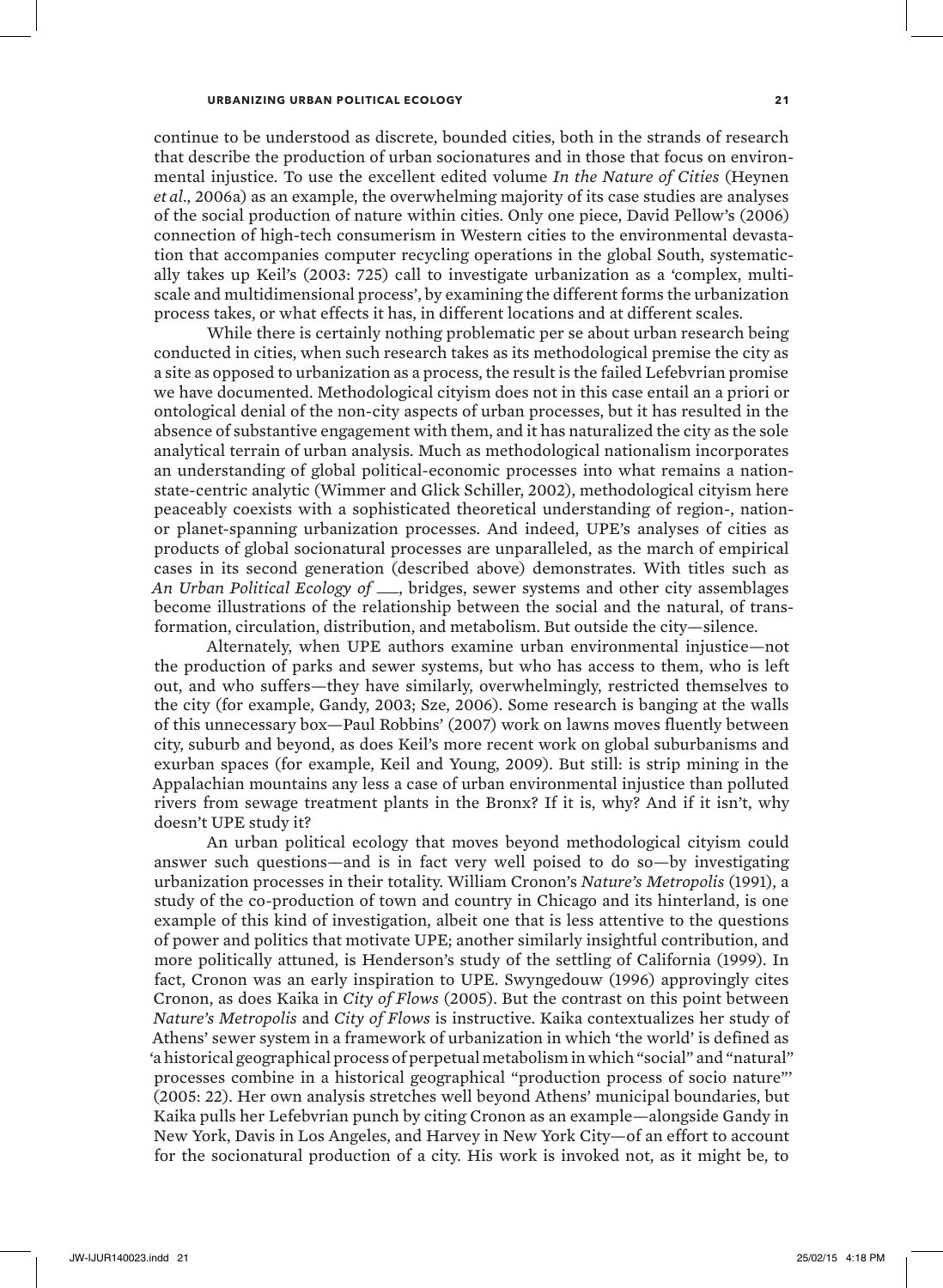highlight how Athens' aqueducts can't be understood outside their broader regional context, but to show us that 'cities are dense networks of interwoven socio-spatial processes', and to help us imagine a thing such as *London* as socionatural (2005: 22, original emphasis). She is correct, of course, and yes, we must focus on the distinct forms of particular socionatures. But here again we are retelling Harvey's story: that there is nothing unnatural about New York. Or Chicago, or Athens, or Los Angeles, or London, ad infinitum.

The question left unanswered is not 'in what way are these cities natural?', but 'in what way are they urban?' If the socionatural processes that produced Cronon's Chicago––the city––equally actively produced the Great West as an agricultural region of which Chicago was a hub, then what makes Chicago more distinctly urban than its superficially greener neighbor? Chicago's stockyards are urban, but aren't equally its hogs and grain––and these at their moments of production, long before their physical arrival downtown? Though Lefebvre's provocative rethinking of urbanization as a process that encompasses town and country, city and wilderness, is approvingly cited by Swyngedouw *et al*., it is rarely elaborated through UPE's socionatural lens, theoretically or empirically. Instead, as Roger Keil notes:

most research [in UPE] while recognizing the globalized societal relationships with nature that constitute urban life today, and the complex governance processes that regulate them, has looked at individual or comparative case studies, not at the networked matrix itself on which urban-nature relations are made and unmade (Keil, 2011: 716).

To be sure, sometimes a city lens is methodologically appropriate. For example, research on urban social movements and community activism––an important focus of the environmental-justice wing of UPE––is often rightly contained within a single city (or entails a comparison among multiple discrete cities) to the extent that these movements are place-bound. And even when process-focused urban research is the more suitable methodological choice, it can be challenging to undertake, not least on logistical grounds, since it may involve physically disparate sites with ambiguous geographical boundaries. Methodologically, cityist studies have at least the virtue of research design simplicity, but that simplicity is not always (or often) compatible with their objects of inquiry.

In tandem with UPE's methodological cityism comes the fact that it and political ecology persist as two solitudes. Indeed, the degree to which political ecology, including its most critical wing, has almost completely ignored its urban counterpart is astonishing. Two recent magisterial surveys of critical political ecology (Forsyth, 2003; Robbins, 2004) and a special issue of *Human Organization* (2003) devote between them not one word to UPE as a research program and no more than a few words to urbanization as a problematic relevant to the broader discipline. This is not necessarily a problem for political ecologists, few of whom presumably hold to a Lefebvrian analysis of urbanization as the emerging dominant mode of global social change. But for urban political ecologists, many of whom presumably do hold to such an analysis, the disciplinary divide is problematic indeed. We argue––and suspect Swyngedouw *etal*. would agree—that strip mining is no less an 'urban' political ecological problem than urban agriculture. What about political ecology's 'amenity migrants', those city expatriates who increase rural or exurban property values in their search for spiritual renewal and authentic culture (Moss, 2006)? Are they any less urban?

The disciplinary divide is drawn between what we might call the political ecology of cities and the political ecology of the countryside, and the methodological focus of the former helps widen the divide. It is time, we suggest, for UPE to return to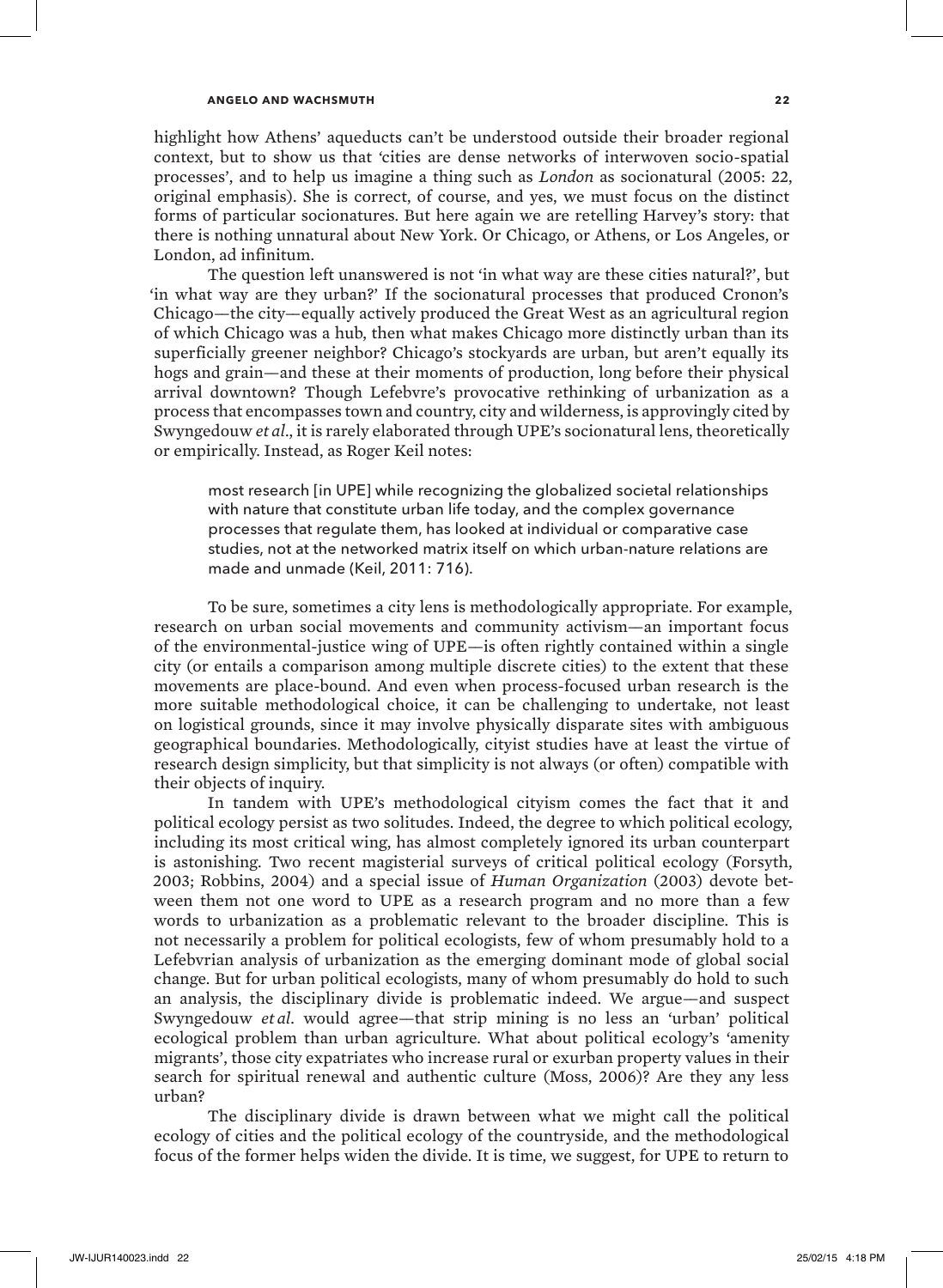its Lefebvrian roots and take up again its motivating urban themes, by challenging us to move beyond the city to develop a political ecology of urbanization.

## **A political ecology of urbanization**

A fruitful place to begin such a project is to return to Lefebvre's (2003: 57) contention that 'the city no longer corresponds to a real social object', and that the proper object of analysis for urban studies would soon have to become a worldwide urban society exploding out of the historical space of the city. After the metropolitanization of medieval European cities in the eighteenth and nineteenth centuries sharpened the qualitative differences between town and country, Lefebvre argued, postwar decentralization undermined these differences, rendering the town-country opposition an insufficient basis for understanding urban change (Kipfer *et al*., 2013: 119). Urbanization processes would thus have to be traced far beyond the physical boundaries of cities, and increasingly analyzed as global or planetary phenomena (Brenner, 2013), while cities themselves would need to be analyzed as phenomenological or even ideological phenomena (Wachsmuth, 2014).

As Harvey (1996a) has argued and Brenner (2013) recently affirmed, a long legacy of city-focused urban studies has thus failed to do justice to the complexity of contemporary urban reality. The urban is a process, not a site:

Urbanization must then be understood not in terms of some socioorganizational entity called 'the city' (the theoretical object that so many geographers, demographers and sociologists erroneously presume) but as the production of specific and quite heterogeneous spatio-temporal forms embedded within different kinds of social action (Harvey, 1996a: 52).

In the contemporary context, the processual dimensions of planetary urbanization take (a minimum of) two broad forms. First, 'urbanism as a way of life' (Wirth, 1938) is no longer coterminous with the city as a form of settlement space (if indeed it ever was). Economic globalization, the information and communications technology revolution, and related socio-cultural transformations have scrambled inherited spatial divisions of labor and of consumption in ways that make a mockery of the city-countryside division. Secondly, urban systems are being rearticulated at a range of scales, from the enormous megaregions emerging within both the global North and South (Castells, 2000; Ross, 2009; Harrison and Hoyler, forthcoming) to networks of migration and policy that connect North and South and indeed blur the lines separating them (McCann and Ward, 2011). And though these new urban geographies are constituted at ever-larger––even planetary––scales, they are constitutively uneven, connecting some spaces as they disconnect others. The result is that the city, as a signifier of or a way of experiencing complex urbanization processes (Sayer, 1984), stands in an increasingly problematic relationship to these processes (Wachsmuth, 2014) and is not necessarily a methodologically sound frame for studying them. An urban studies that is (city) site rather than (urban-)process focused thus risks ignoring much of what is distinctive about the contemporary urban world.

To say that UPE's current research program does not systematically address these dimensions of urbanization is not to say that they have gone unnoticed. Gestures in the direction of a process-oriented urban studies have been visible at least since the original publication of *The Urban Revolution* (Lefebvre, 2003 [1970]), both in and outside the bounds of self-consciously urban research (see Ultramari and Firmino, 2010). Sociospatial transformations of the past half-century have troubled a range of modernist binaries, and cyborgs, artificial natures and information and communication technologies have prompted new analytical tools for exploring the relationship between society and nature as well as interconnectivity between places (Castells, 1989;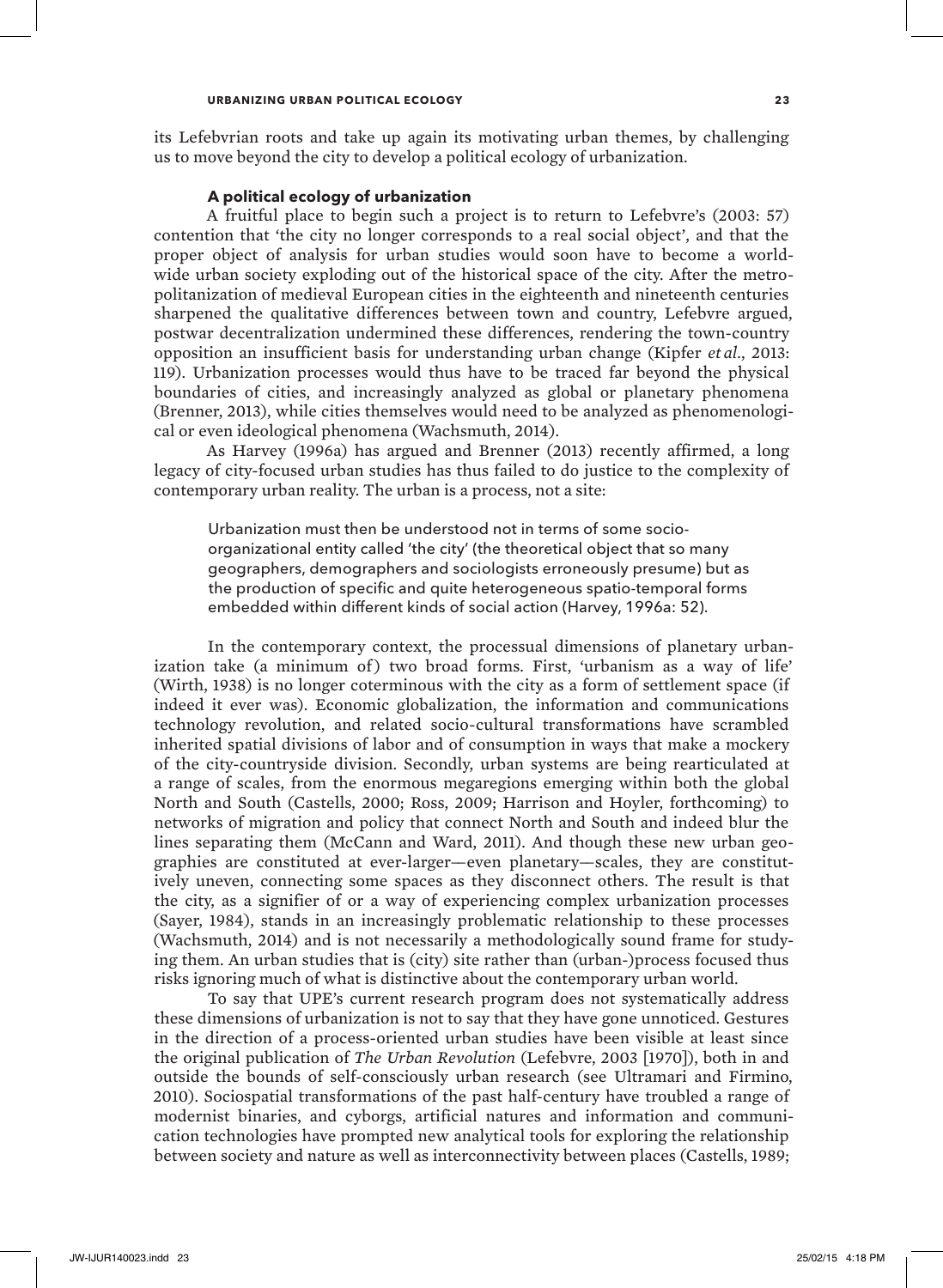Haraway, 1991; Castells, 2000). New geographies of global production and international finance in the 1980s and 1990s highlighted a changing relationship between an increasingly urbanized world and cities as territorial objects (Friedmann and Wolff, 1982; Sassen, 2001). The possibilities of new electronically mediated environments prompted parallel questions in cultural studies and the humanities about non-linear narratives and spaces (Calvino, 1974; Auster, 1987; Skeates, 1997; Crang, 2000), and contemporary social theory continues to grapple with the relationship between changing city forms and forms of citizenship, community and governance (Healey, 2002; Coward, 2012). Among political scientists, Timothy Luke (2003), in his work on 'global' cities––with emphasis on the word 'global' as scope and process, rather than 'global' cities as particular places where such forces 'burrow' (2003: 16)––explicitly defines urbanization in processual terms and discusses its effects on natural resources and social inequality outside the limits of a particular city. Most recently in urban studies, two of the most vibrant approaches to thinking across the crumbling boundaries of the formally bounded city have been the study of networked infrastructure (Graham and Marvin, 2001) and 'assemblage' urbanism (Farías and Bender, 2010; Brenner *et al*., 2011; McFarlane, 2011). While otherwise springing from different intellectual sources, both chart urban processes that incorporate nature and extend beyond the boundaries of the traditional city.

We could go on: a wide range of research has, from a variety of disciplinary perspectives, demonstrated that the relationship between cities as sites and global urban processes is an increasingly complex one. Topics as diverse as finance, epistemology, governance, material infrastructure and vulnerability have pulled the focus from place to process, begged a wider view from city to world and produced research that treads the connections and ruptures between 'cities' as particular places and the networks, systems, people and problems that increasingly connect them. Layered together, such work begins to bring a densely connected but unevenly differentiated urban fabric into focus; cities as research objects fade into the background, giving way to the multiple processes, materials and networks that constitute them. But such efforts are the exception rather than the rule. More to the point for UPE, they generally proceed without directly taking up questions about the nature of urbanization itself, and when they do, for the most part they eschew the language of urban political ecology. For example, in a symposium in *Capitalism Nature Socialism* (Heynen and Robbins, 2005), Heynen, Robbins, Perkins and Swyngedouw themselves turn to concepts such as neoliberalization and privatization––rather than 'urbanization'––to describe what we might think of as 'urban' transformations of the governance, enclosure and valuation of nature in a range of city and non-city sites.

Regardless of the reasons, *and in spite of the programmatic statements of UPE's founders*, actually-existing UPE is mainly a research program into the politics of nature within cities. But if scholars of broader questions of urbanization are content to answer them without drawing on UPE's insights, and UPE's practitioners are content to focus on the city to the exclusion of the broader questions, what is the problem? Isn't everyone content? The problem is a lost opportunity: UPE could–– should, even––be at the forefront of current scholarship that deals with exactly these questions of the relationship between the city as an artifact and processes of urban transformation. But in fact it has been marginal. And this, we argue, is the practical consequence of a methodological cityist research program in which the city has remained the privileged lens for studying contemporary processes of urban transformation that are not limited to the city.

There are at least two avenues along which a refocused UPE could fulfill its Lefebvrian promise and contribute to a planetary, ecological, political understanding of contemporary urbanization. The first would be to investigate processes of socionatural transformation that systematically differentiate, within specific regions or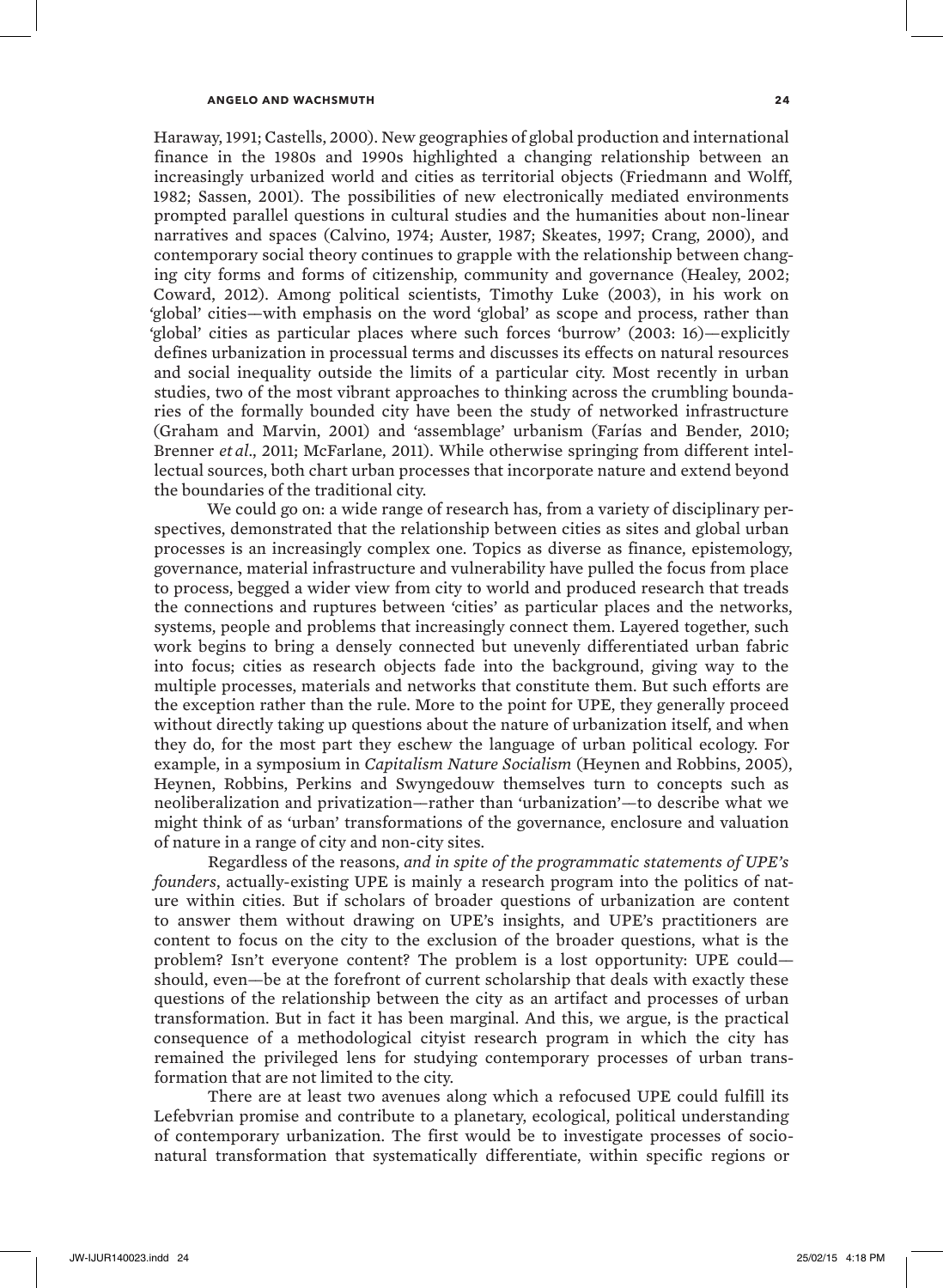at larger scales, city from non-city––in other words, to show how urbanization produces, materially or representationally, spaces understood as urban or rural, or materials understood as natural or social. Such studies could dislodge the city from its current role as the container for research that calls itself urban political ecology and reposition it as a research object to be explained, alongside its non-city counterparts such as the 'countryside', 'wilderness' and 'nature'. Some of these studies would remain focused on or within urban areas; in addition to the above-mentioned studies of urban social movements, one good example is Paul Robbins' (2007) political ecology of lawns. Obviously lawns are 'green' in a superficial sense, but Robbins shows how this greenness is implicated in the production of contemporary American urbanism. Research such as this could make explicit the link between how contemporary understandings of 'nature' take specific shape in particular urban contexts and their role in subsequent urban transformation, and could in principle be conducted at a diverse range of scales, from the body to the region. Extended to social theory such an understanding of the interaction between urban processes and experiential selectivities of particular environments could also elucidate important aspects of social and political life (Bell, 1995; Angelo, 2013). Other studies might involve confronting the morphological differences between sites, for example, reassessing rural and wilderness areas––the traditional sites of political ecology––in order to consider how socionatural processes spanning city and countryside differentiate the two at the same time as they connect them.

The second avenue along which UPE could follow urbanization out of the city would be to more rigorously interrogate its global uneven development, tracing features of the urban world across the planet and integrating those that rarely if ever appear in cities. In effect, urban political ecology could apply the insights of commodity-chain analysis (Bair and Werner, 2011), simultaneously de-fetishizing economy and territory, to distinctive aspects of urban society. David Pellow (2006) does this by showing the global ecological dimensions to the Western consumption of high-tech devices, thereby implicitly elaborating an urban metabolism that neither relegates nature to an asocial role nor reifies the city as the privileged domain of agency and politics for urban environmental questions. Similar strategies could be pursued to connect urbanisms outside the Anglo-American world (Robinson, 2002; Simone, 2004; McFarlane, 2008) to the global socionatural processes of which they are part.

# **Conclusion**

Encouragingly, recent research––much of it by young scholars––has begun prodding UPE in this direction by selecting research sites that venture beyond the boundaries of the traditional city while still using 'urban' tools for analysis. Darling (2005) has reflexively studied the production of 'rural' nature as analogous to 'urban' phenomena, while Perkins' (2006) study of a Minnesota watershed area implies the same by using UPE literature for what is not explicitly identified as an 'urban' site. Two recent articles in this journal have likewise challenged methodological cityism in UPE: Parés *et al*. (2012) counterposing 'suburban' and urban natures, and Kitchen (2012) using Sieverts' (2003) concept of the *Zwischenstadt* to help reconcile his implicit understanding of UPE's account of the 'urban forest' (forests located in cities) with South Wales' apparently non-urban geography. This direction is encouraging. But alongside the selection of non-city research sites that implicitly challenge inherited assumptions in urban studies, we continue to require methodologically adventurous, explicit theoretical challenges to these assumptions. Thus we have written this article as a provocation. As much of the world's collective gaze is turning towards an apparently green and urban horizon, we challenge urban political ecology to return to its Lefebvrianroots: to help us understand the present and, critically, to participate in imagining the urban future.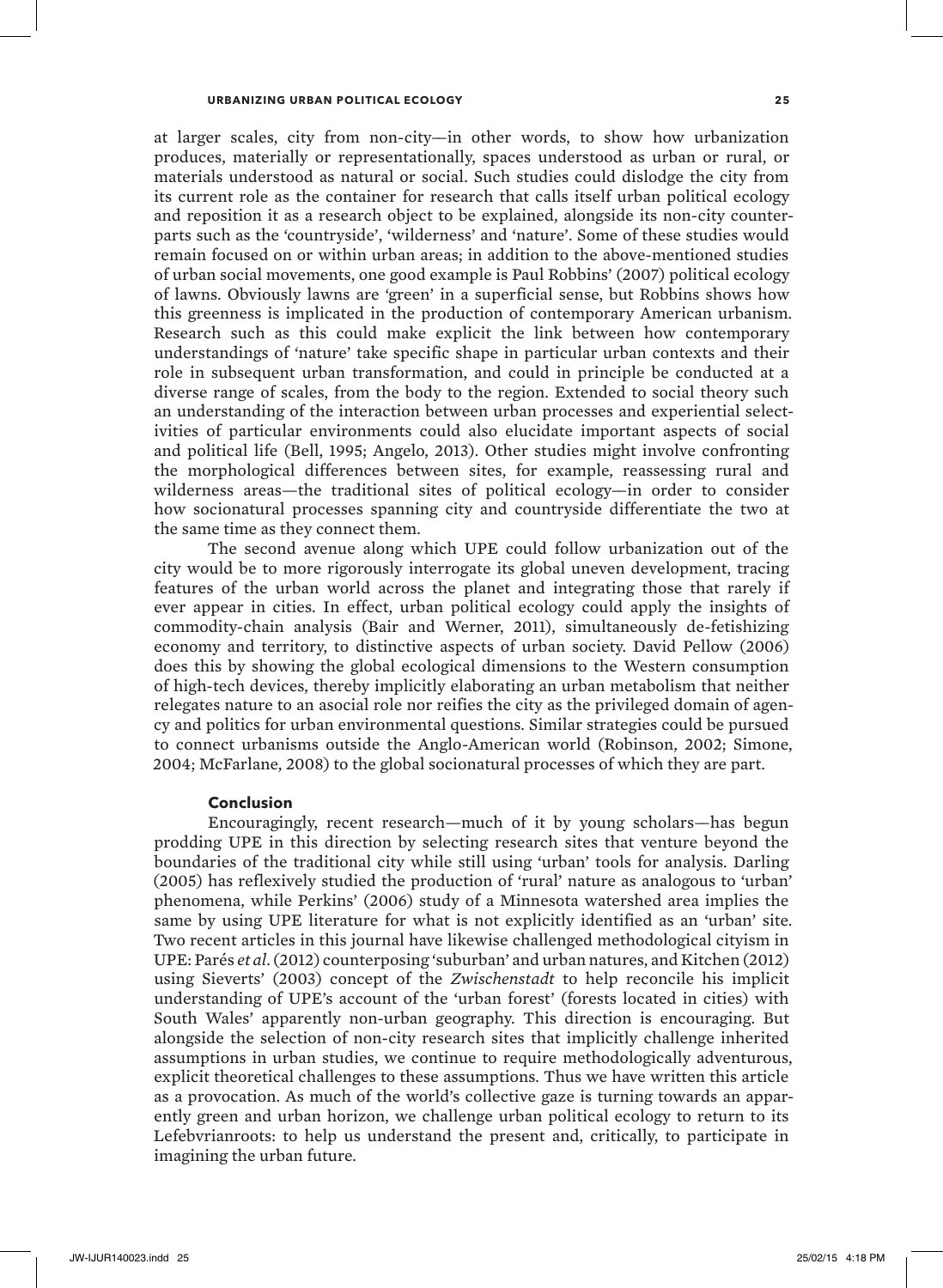**David Wachsmuth**, Department of Sociology, New York University, 295 Lafayette Street, 4th Floor, New York, NY 10012, USA, david.wachsmuth@nyu.edu

**Hillary Angelo**, Department of Sociology, New York University, 295 Lafayette Street, 4th Floor, New York, NY 10012, USA, hillary.angelo@nyu.edu

#### **References**

- Agnew, J. (1994) The territorial trap: the geographical assumptions of international relations theory. *Review of International Political Economy* 1.1, 53–80.
- Angelo, H. (2013) Bird in hand: how experience makes nature. *Theory and Society* 42.4, 351–68.
- Auster, P. (1987) *City of glass*. Penguin, New York, NY. Aylett, A. (2010) Conflict, collaboration and climate change: participatory democracy and urban environmental struggles in Durban, South Africa. *International Journal of Urban and Regional Research* 34.3, 478–95.
- Bair, J. and M. Werner (2011) Commodity chains and the uneven geographies of global capitalism: a disarticulation perspective. *Environment and Planning A* 43.5, 988–97.
- Bell, M.M. (1995) *Childerley: nature and morality in a country village*. University of Chicago Press, Chicago, IL.
- Benjamin, W. (1999) Paris, the capital of the nineteenth century. In R. Tiedemann (ed.), *The Arcades Project*, Belknap Press, Cambridge, MA.
- Bettencourt, L.M.A., J. Lobo, D. Helbing, C. Kühnert and G.B. West (2007) Growth, innovation, scaling, and the pace of life in cities. *Proceedings of the National Academy of Sciences* 104.17, 7301–06.

Bickerstaff, K., H. Bulkeley and J. Painter (2009) Justice, nature and the city. *International Journal of Urban and Regional Research* 33.3, 591–600.

- Blaikie, P. and H. Brookfield (eds.) (1987) *Land degradation and society*. Methuen, London.
- Brenner, N. (2009) Is there a politics of 'urban' development? Reflections on the US case. In R. Dilworth (ed.), *The city in American political development*, Routledge, New York, NY and London.
- Brenner, N. (2013) Theses on urbanization. *Public Culture* 25.1, 85–114.
- Brenner, N. and C. Schmid (2014) The 'urban age' in question. *International Journal of Urban and Regional Research* 38.3, 731–55.
- Brenner, N., D.J. Madden and D. Wachsmuth (2011) Assemblage urbanism and the challenges of critical urban theory. *City* 15.2, 225–40.
- Bunce, S. and G. Desfor (2007) Introduction to 'political ecologies of urban waterfront transformations'. *Cities* 24.4, 251–58.
- Burdett, R. and D. Sudjic (eds.) (2008) *The endless city: the Urban Age project by the London School of Economics and Deutsche Bank's Alfred Herrhausen Society*. Phaidon, London.
- Calvino, I. (1974) *Invisible cities*. Translated by W. Weaver, Harcourt, New York, NY.
- Castells, M. (1989) *The informational city: information technology, economic restructuring, and urbanregional process*. Blackwell, Oxford.
- Castells, M. (2000) *The rise of the network society: the information age, volume 1*. Second edition, Blackwell, Malden, MA.
- Cooke, J. and R. Lewis (2010) The nature of circulation: the urban political ecology of Chicago's Michigan Avenue Bridge, 1909–1930. *Urban Geography* 31.3, 348–68.
- Coward, M. (2012) Between us in the city: materiality, subjectivity, and community in the era of global urbanization. *Environment and Planning D: Society and Space* 30.3, 468–81.
- Crang, M. (2000) Urban morphology and the shaping of the transmissible city. *City* 4.3, 303–15.
- Cronon, W. (1991) *Nature's metropolis: Chicago and the Great West*. W.W. Norton & Co., New York, NY.
- Darling, E. (2005) The city in the country: wilderness gentrification and the rent gap. *Environment and Planning A* 37.6, 1015–32.
- Davis, M. (1999) *Ecology of fear: Los Angeles and the imagination of disaster*. Vintage Books, New York, NY.
- Desfor, G. and L. Vesalon (2008) Urban expansion and industrial nature: a political ecology of Toronto's port industrial district. *International Journal of Urban and Regional Research* 32.3, 586–603.
- Domene, E. and D. Saurí (2007) Urbanization and classproduced natures: vegetable gardens in the Barcelona metropolitan region. *Geoforum* 38.2, 287–98. Escobar, A. (1999) After nature: steps to an
- antiessentialist political ecology. *Current Anthropology* 40.1, 1–30.
- Farías, I. and T. Bender (eds.) (2010) *Urban assemblages: how actor-network theory changes urban research*. Routledge, New York, NY and London.
- Forsyth, T. (2003) *Critical political ecology*. Routledge, New York, NY and London.
- Friedmann, J. and Wolff, G. (1982) World city formation: an agenda for research and action. *International Journal of Urban and Regional Research* 6.2, 319–44.
- Gandy, M. (2003) *Concrete and clay: reworking nature in New York city*. MIT Press, Cambridge, MA and London.
- Glaeser, E.L. (2011) *Triumph of the city: how our greatest invention makes us richer, smarter, greener, healthier, and happier*. Penguin, New York, NY.
- Graham, S. and S. Marvin (2001) *Splintering urbanism: networked infrastructures, technological mobilities and the urban condition*. Routledge, New York, NY and London.
- Haraway, D. (1991) A cyborg manifesto: science, technology, and socialist-feminism in the late twentieth century. In D. Haraway, *Simians, cyborgs and women: the reinvention of nature*, Routledge, New York, NY and London.
- Harrison, J. and M. Hoyler (eds.) (forthcoming) *Megaregions: globalization's new urban form?* Edward Elgar, Cheltenham, UK and Northampton, MA.
- Harvey, D. (1996a) Cities or urbanization? *City* 1.1–2, 38–61. Harvey, D. (1996b) *Justice, nature and the geography of*
- *difference*. Blackwell, Malden, MA.
- Harvey, D. (2008) The right to the city. *New Left Review* 53, 23–40.
- Healey, P. (2002) On creating the 'city' as a collective resource. *Urban Studies* 39.10, 1777–92.
- Henderson, G.L. (1999) *California and the fictions of capital*. Temple University Press, Philadelphia, PA.
- Heynen, N. (2006) Green urban political ecologies: toward a better understanding of inner-city environmental change. *Environment and Planning A* 38.3, 499–516.
- Heynen, N. and P. Robbins (eds.) (2005) The neoliberalization of nature: governance, privatization, enclosure and valuation (symposium). *Capitalism Nature Socialism* 16.1, 5–8.
- Heynen, N., M. Kaika and E. Swyngedouw (eds.) (2006a) *In the nature of cities: urban political ecology and the politics of urban metabolism*. Routledge, New York, NY and London.
- Heynen, N., M. Kaika and E. Swyngedouw (eds.) (2006b) Urban political ecology: politicizing the production of urban natures. In N. Heynen, M. Kaika and E. Swyngedouw (eds.), *In the nature of cities: urban political ecology and the politics of urban metabolism,* Routledge, New York, NY and London.
- Heynen, N., J. McCarthy, S. Prudham and P. Robbins (eds.) (2007) *Neoliberal environments: false promises and*